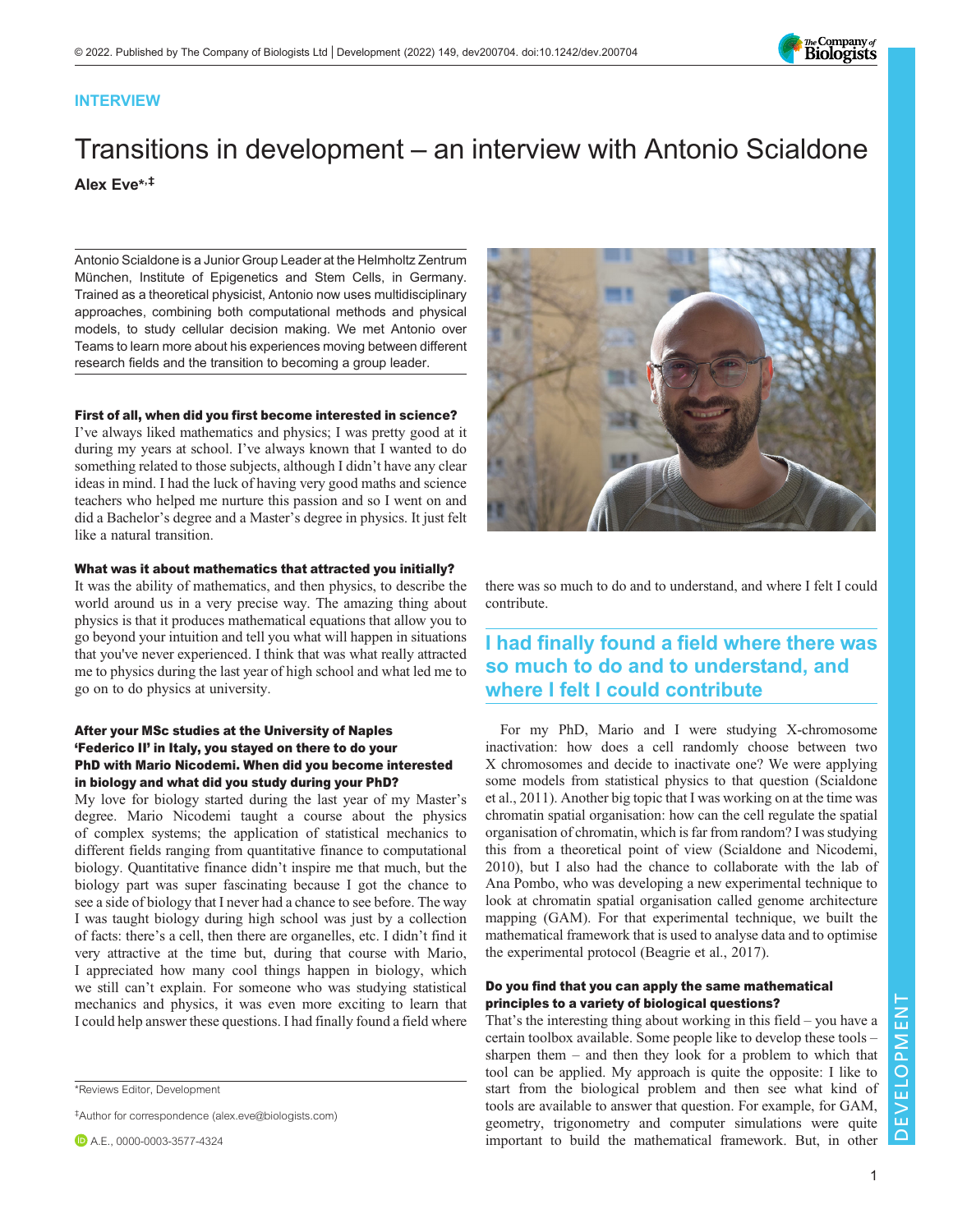problems that I've worked on, the tools that we used were completely different.

#### You published in Development during your PhD. How was that experience for you?

I think it was very useful because what we wanted at the time was to try to get our ideas across to the developmental biology community. Publishing in Development helped our idea – and our model – to become more widespread ([Scialdone and Nicodemi, 2010\)](#page-3-0). We were also lucky in our timing; there was an Editorial by Olivier Pourquié, which also cited our paper, explaining that Development aimed to publish more papers from the fields of system biology and mathematical modelling of biological systems [\(Pourquié, 2011](#page-3-0)).

#### After your PhD, you moved to Norwich, UK, for a postdoc with Martin Howard at the John Innes Centre. What did you work on during this period?

I was working on a very cool problem: how can a plant survive at night when there is no sunlight? We were studying Arabidopsis and the answer is that the Arabidopsis accumulates starch during the day using sunlight. Then, during the night, it eats up the starch that is accumulated during the day at a specific rate, in such a way that the whole starch store is consumed exactly by dawn. The funny thing is that you cannot trick the plant; you can turn off the light a bit earlier or a bit later, but the plant knows what time it is, and the rate is adjusted immediately. It seemed to us like the plant is doing an arithmetic division between the starch that it's accumulated and the length of the night. We thought of some mathematical models for how the plant could do this calculation using biochemistry. Then, we made some predictions of what would have happened if the plant had had certain perturbations in, for example, the pattern of light/dark periods. We were collaborating with the group of Alison Smith, who went on to do very cool experiments that validated our predictions ([Scialdone](#page-3-0) [et al., 2013\)](#page-3-0).

#### What was it like for you to move between countries?

I remember I arrived in Norwich in November 2010, which was one of the coldest winters in the UK. It was full of snow and I just arrived from Naples where temperatures were completely different. It was kind of a climatic shock and I had to get used to that environment!

#### After that, you moved to Cambridge, UK, to join John Marioni's group at the EMBL-EBI. What drew you there and what projects did you work on during that time?

At the end of my postdoc with Martin in the John Innes Centre, I had been reading a lot about the single-cell 'omic' revolution that was happening at the time. I was intrigued and I wanted to try to get my hands dirty with more data than I had worked with previously. That desire motivated me to look for positions in bioinformatics and single-cell omics. I got a postdoc position with John and we were developing tools for single-cell RNA-sequencing data analysis and applying those tools to study mouse embryonic development. We collaborated with different groups in Cambridge, such as Magdalena Zernicka-Goetz and Bertie Göttgens, etc. It was a beautiful experience; I enjoyed my time with John in Cambridge because the lab was growing so fast and there were loads of data coming in, on many different topics. I got to learn lots of new biology, in addition to bioinformatics, which was a completely new world for me as well.

### How was it moving between fields, from physics to plant biology and then to single-cell bioinformatics and embryology?

When I was in Naples, I was working in the Department of Physics, so I didn't have any first-hand contact with biology or biologists. I transitioned from there to a place that was focused on plant biology, and the computational/systems biology department was really small compared with all the other departments around. It was a big transition and I was attending lots of seminars on plant biochemistry where, initially, I understood very little, but it was very stimulating. When I moved to Cambridge, there was also lots of new things and a lot of learning to do, which is possible and very exciting, but you need to be careful about the environment – you need to make sure that you're working with a supportive supervisor and lab. I got these things in John's lab.

#### Do you think that interdisciplinary research is valuable?

I totally recommend it. It's a useful exercise to try to learn something in a certain field and to then step out of your comfort zone to apply these ideas in new areas. That's a very effective way to start innovating and to give an original contribution to answering a question. There are some barriers. For example, the Arabidopsis project taught me a lot about how to interact with an experimental lab; again, you use a certain set of tools as well as a certain language within the lab where you work. However, you then need to try to translate these results in a way that they can be understood by people who have a different background. From there, you can build something new, together with the collaborators. And it's not only a matter of giving new ideas, but also receiving new ideas; you need an open mind. When I went to Mario to talk about doing a thesis on that topic, he took a copy of Molecular Biology of the Cell ([Alberts et al.,](#page-3-0) [2014\)](#page-3-0), put it in front of me and said, 'let's talk again when you've studied this or that chapter'. After that, I started reading lots of papers about X-chromosome inactivation. If you want to move to a new field and try to give a contribution, you need to learn what's been done so far. Otherwise, perhaps, you'll just end up reinventing the wheel.

#### At what point did you begin to look for group leader positions?

During the first one or two years of my postdoc with John, I wanted to capitalise on the things that I had been learning until that moment and to get to a point where I felt comfortable about working in this new field. Perhaps starting from the third year, I had new ideas and John also allowed me to co-supervise a few students in the lab. It helped me to gauge whether becoming a group leader was something that I could do or not, which was very important. I realised that I was ready to take the next step and I started to look for independent positions. Before applying, I started talking to people trying to understand what kind of place might work better for me and I was thinking about what kind of research proposal and projects I might work on.

#### What were the most important considerations when you were looking for positions and how did you decide which offer to accept?

One of the things that I had been doing during my PhD and postdoc was collaborating a lot with experimental labs; at the same time, my work is fully computational, so I needed to find an institute where both the computational and the non-computational communities were very strong. One of the places where I think this thing happens very strongly is where I am now, at Helmholtz. I chose this offer because I felt I had enough freedom to pursue what interested me, but they also had enough labs around – computational and noncomputational – to interact with.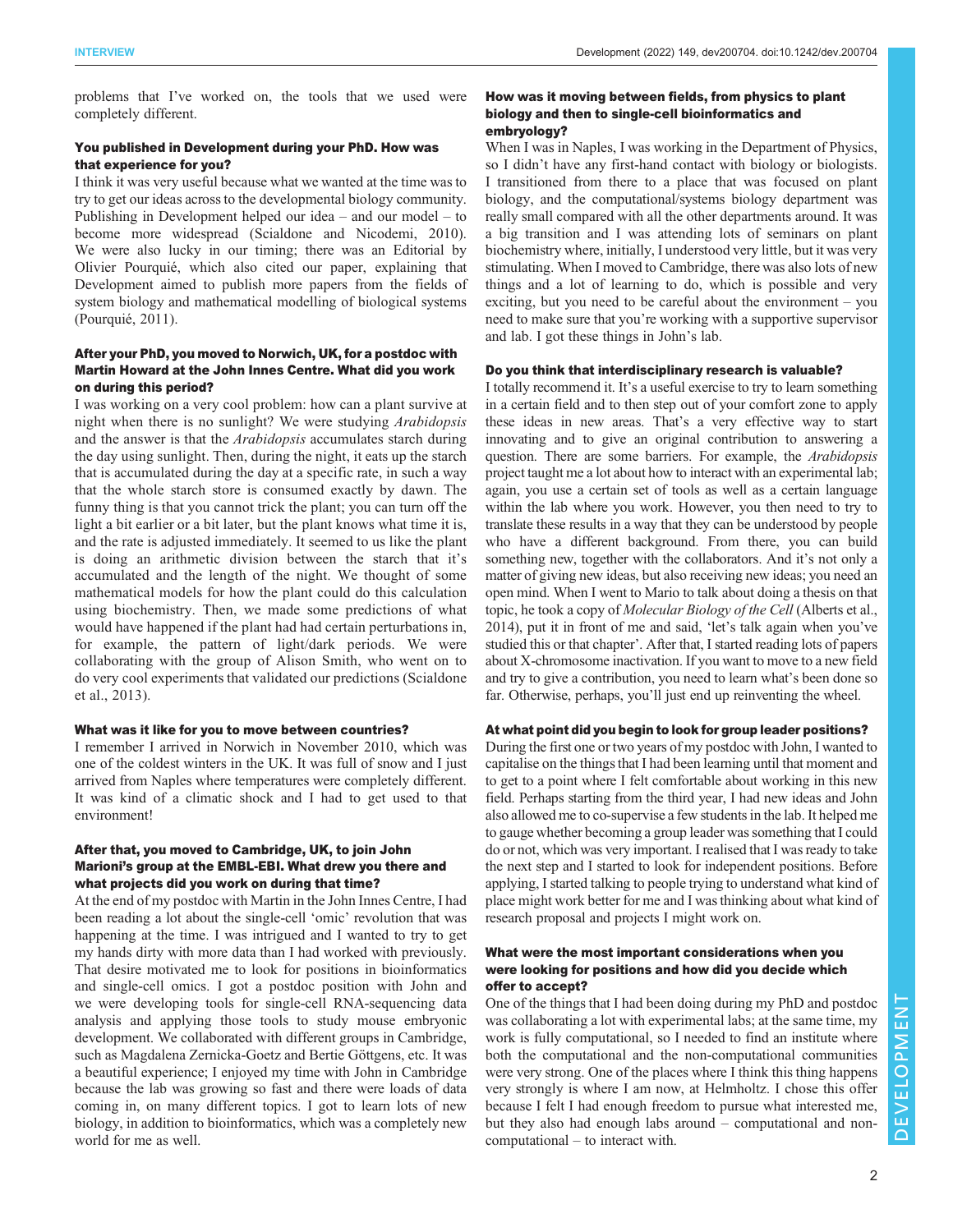#### What was it like when you became a group leader at Helmholtz?

Very exciting and scary, perhaps in that order. Suddenly, you're on your own and you need to set up something from scratch: hiring new people, getting started with the projects. The clock starts ticking from the moment that you've been hired. It's quite hard because you've been working on the research proposal for quite a while and you have in your mind how many things you want to do, but it's just you. So, you're in a rush to hire new people but one of the key suggestions that pretty much everyone gets when they start a group is to not rush hiring; take time to find the people that you feel you would be comfortable working with.

#### What approach did you take to hiring new group members?

When I hire, one of the crucial things that I always try to understand is whether the person is genuinely curious and interested in biology. I often try to recruit people with solid computational physics/ mathematics backgrounds, so I need to understand whether this person would be comfortable working outside of the things that they have been studying until that point. The question that I ask myself is, 'would this person be ready to face Molecular Biology of the Cell?' Having enough interest and curiosity about biology is really what have driven – and still drives – me. I think if it can work for me, it can also work for other people.

#### If you had to pick the most challenging and the best moment since becoming a group leader, what would you choose?

The best moment is a three-way tie. It's when you see the first results coming from people in your lab – things are happening, which is exciting. Then, the first paper gets accepted. But I think these moments will be superseded this year by the graduation of the first students from the lab; this will be really cool to see. The most challenging moment was trying to overcome the anxiety of having these ideas and not still having the manpower to start working on them.

#### How did you overcome such challenges?

I think it's important to find an environment where you feel you get enough support from your peers. Some advice I received, which might also be useful for a lot of people, is don't keep things to yourself. Go out and talk to people because, chances are, the very same problem that you're having has already been faced by someone else. Another important thing is, whenever I get stressed, I go back and think about what excites me about what I'm doing to find the motivation to keep going. That's been my approach and, so far, it has worked.

# Don't keep things to yourself. Go out and talk to people because, chances are, the very same problem that you're having has already been faced by someone else

#### Could you summarise what your lab is researching now?

We are fascinated by how cells can adopt different identities starting from the same genetic instructions. Our ambition is to understand the principles and mechanisms of cell identity changes in space and time, and we use different model systems to address this question. For example, we are studying how spatial patterns of cellular identities start being established in mouse and human embryos around gastrulation ([Tyser et al., 2021](#page-3-0); [Thowfeequ et al., 2021](#page-3-0)

[preprint\)](#page-3-0). We have recently shown that, during mouse embryonic development, cellular competition acts as a safeguard against cells with mitochondrial defects before cell identity specification in the epiblast [\(Lima et al., 2021](#page-3-0)). Another model system we work on is olfaction: it is a longstanding and mind-blowing question of how olfactory sensory neurons can diversify into hundreds of different subtypes, and why these subtypes are located in different areas of the olfactory epithelium. We have tackled the latter question in a recent preprint using spatial transcriptomics ([Ruiz Tejada Segura](#page-3-0) [et al., 2021 preprint\)](#page-3-0). In our work, we combine techniques from physics and machine learning; integrating these two different fields is not always straightforward, but it can be very powerful.

#### How did you navigate the research environment to find your niche?

What makes all of us unique is the set of experiences that we've had: the kind of research that we've done, the places where we've been and the things that we've learned. I think a good strategy is to try and pick elements from all these experiences and then combine them to have a different approach or a different answer to a question. This is also another good reason to do interdisciplinary research and to move between fields!

### Do you think mentorship has been important for your career?

Yes, it's been fundamental and I think having good mentors is particularly important in science for many reasons. In addition to advising on practical issues, mentors help navigate your career. They provide encouragement during challenging moments and can help you become aware of your strengths and weaknesses, which is very useful, especially during the transition to scientific independence. I've been very lucky in having good mentors throughout my career and I'm trying my best to pay it forward.

### Coming from a physics background where preprints are the norm, what do you think about the rise of preprint popularity within biology?

As you said, coming from that field I've always seen preprints as something normal that people should do to get their ideas out there. You get very good advice and feedback, and it helps you to finetune your results. Preprints are especially helpful for junior group leaders, postdocs and PhD students, because getting a paper published in a journal can sometimes be a long and painful process. Having a few preprints when you apply for a postdoc or group leader position helps a lot. All the papers from my lab have first been published as preprints.

# Is there anything that Development readers will be surprised to learn about you?

One of my research papers (the one on Arabidopsis) was featured on Jimmy Kimmel Live, a famous show in the US. They mentioned it, not for the science, but to make jokes about it because this work was also featured on some media outlets, often with the headline 'scientists discover that plants can do math'. I guess that is an obvious thing for comedians to pick up on and you can still find it on YouTube [\(https://www.youtube.com/watch?v=KC2LywnhGuc](https://www.youtube.com/watch?v=KC2LywnhGuc)).

#### On that note, do you think science communication and press coverage is important?

I believe it's important on at least two levels: first, because we need more science-informed public decisions. Second, it's not just about informing on scientific facts, but also on how the scientific process works; to help people understand that, although science is not